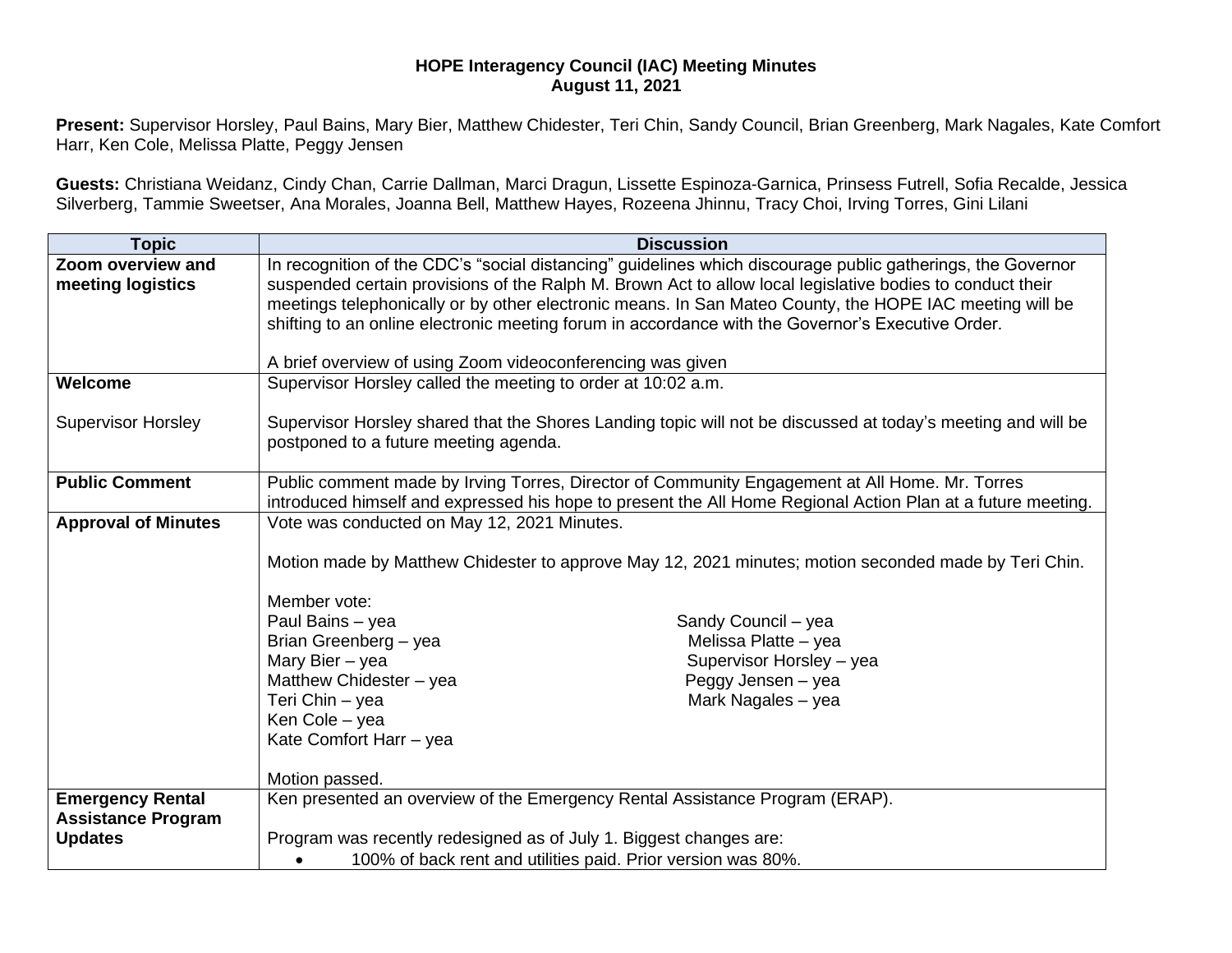| Ken Cole (Human<br>Services Agency) | Protections extended through 9/30/21<br>$\bullet$<br>Total budget available for rent relief in SMC (ERA 1) = $$45,348,785$<br>$\bullet$                                                                                                                                                                                                                                                                                                                                      |
|-------------------------------------|------------------------------------------------------------------------------------------------------------------------------------------------------------------------------------------------------------------------------------------------------------------------------------------------------------------------------------------------------------------------------------------------------------------------------------------------------------------------------|
|                                     | Visit HousingisKey.com - has been significantly streamlined for both landlord and renter                                                                                                                                                                                                                                                                                                                                                                                     |
|                                     | <b>Eligible Costs</b>                                                                                                                                                                                                                                                                                                                                                                                                                                                        |
|                                     | Unpaid rent can go as far back as 4/1/20. Same for utilities.<br>Program also going forward month by month if households are having difficulty with rent due to<br>COVID-19                                                                                                                                                                                                                                                                                                  |
|                                     | To apply or determine eligibility:<br>Community members can find information on the ERAP website created by the County<br>(smcrentrelief.com) or directly at the state's site, HousingisKey.com                                                                                                                                                                                                                                                                              |
|                                     | Additional funding from Board of Supervisors for application assistance/outreach and for those who are<br>ineligible for state program.                                                                                                                                                                                                                                                                                                                                      |
|                                     | Review of ERAP data (as of 8/8/21)<br>4,466 total applications<br>845 total households assisted<br>Total utilities requested = $$2,747,774$<br>Total rent requested = $$47,727,701$<br>Total rent obligated and paid = $$12,803,703$                                                                                                                                                                                                                                         |
|                                     | County's Office of Community Affairs rental relief outreach plan<br>County website has been updated recently with application samples, social media graphics,<br>Housing is Key link graphic for website, and other resources for public use<br>Focusing on simple key messages; strategies include: in person outreach, various media,<br>video/radio campaign, community partnerships, print collateral, and more<br>Many of the resources available in multiple languages |
|                                     | ERA <sub>2</sub><br>Approx. \$35M, cumulative between both ERAs is approx. \$70M<br>$\bullet$<br>Still working through details on what state will do and how they will structure the funds<br>$\bullet$                                                                                                                                                                                                                                                                      |
|                                     | Mark Nagales shared experiences working with the ERAP program and that it's important for both tenants<br>and landlords to be aware of the resource and to apply for assistance.                                                                                                                                                                                                                                                                                             |
|                                     |                                                                                                                                                                                                                                                                                                                                                                                                                                                                              |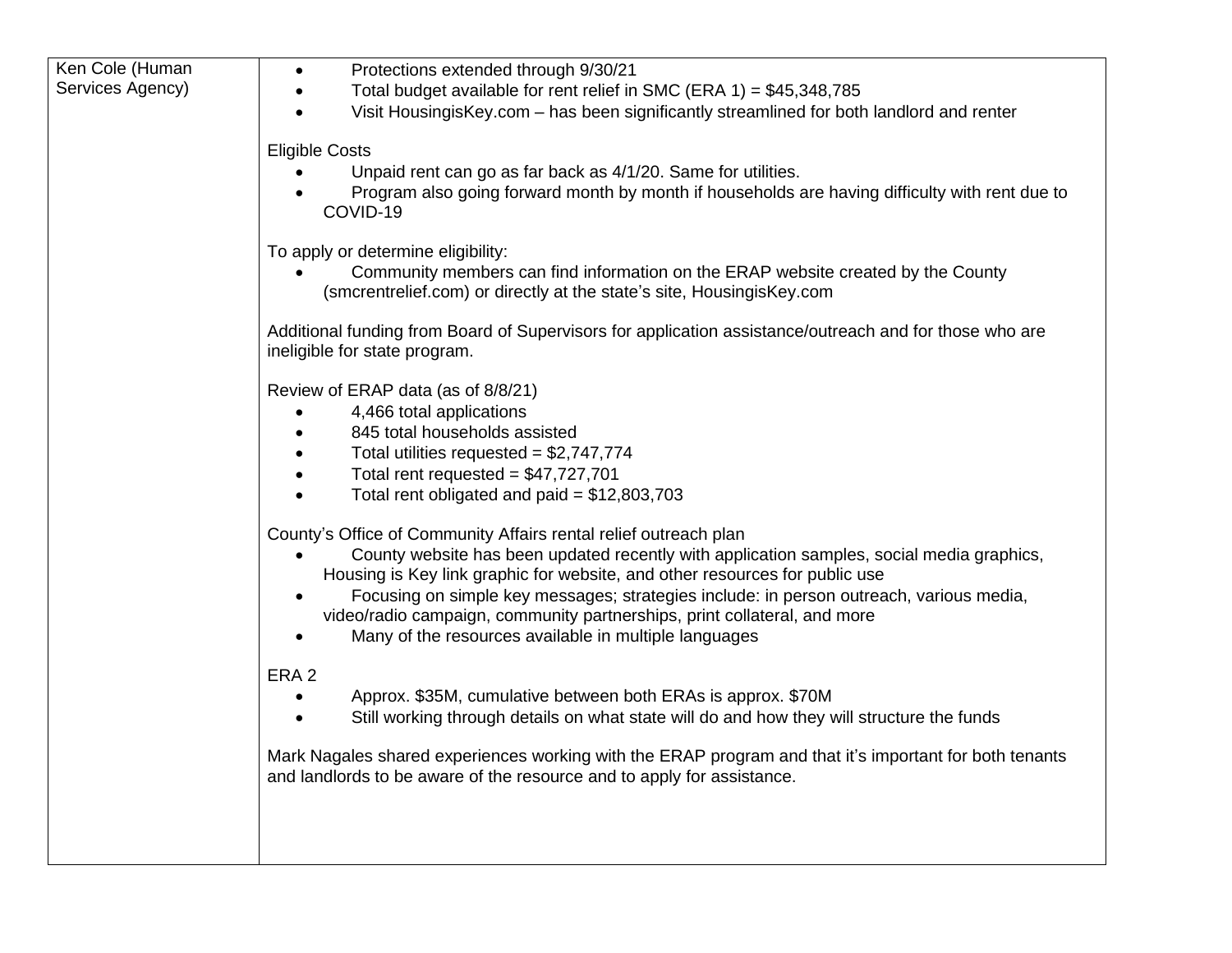| <b>County Initiatives on</b> | Peggy presented an overview of two County initiatives on homelessness: 1) Working Together to End                                                                                                                                                      |
|------------------------------|--------------------------------------------------------------------------------------------------------------------------------------------------------------------------------------------------------------------------------------------------------|
| <b>Homelessness</b>          | Homelessness in San Mateo County and 2) the Navigation Center. Working Together to End Homelessness                                                                                                                                                    |
|                              | Convening                                                                                                                                                                                                                                              |
| Peggy Jensen (County         | • Reviewed 4 primary objectives of the Working Together to End Homelessness convening to create                                                                                                                                                        |
| Manager's Office)            | support for a comprehensive, countywide approach to housing all our homeless residents                                                                                                                                                                 |
|                              | • Want attendees to understand experience with lived experience, build community connections, learn                                                                                                                                                    |
|                              | from each other, keep attendees engaged, build foundation for financial contributions, listen/get input                                                                                                                                                |
|                              | for 2022 Ending Homelessness Action Plan, launch countywide collaborative effort                                                                                                                                                                       |
|                              | • Goal is 300 attendees from a range of backgrounds including local elected officials, city staff, business<br>representatives, service providers, non-profits, housing developers, and others                                                         |
|                              | • Day 1: half-day services and facilities tour to see and learn about the current continuum of homeless<br>services                                                                                                                                    |
|                              | • Day 2: learning, sharing, committing – opening session, panel, table discussion, breakout sessions,<br>keynote speaker, table discussion                                                                                                             |
|                              | • Details: sponsors are Supervisor Horsley, Supervisor Slocum, and County Manager Mike Callagy;<br>target date (Feb/March 2022); Core planning committee (Board, CMO, HSA, Housing/Health staff,                                                       |
|                              | SAMCEDA, Chamber); advisory committee members (Shelter/service providers, advocates, city staff,                                                                                                                                                       |
|                              | faith community, affordable housing developers and providers, funders, health providers, others)                                                                                                                                                       |
|                              | • HOPE IAC members provided feedback on days of the week would be preferred, mentioned<br>Tues/Wednesday or Thursday/Friday                                                                                                                            |
|                              | • Goal is to have many stakeholders there to share experience and to learn - bring people together with<br>different perspectives and knowledge                                                                                                        |
|                              | • HOPE IAC members were asked for their ideas for content and shared the following:                                                                                                                                                                    |
|                              | o Would like to see both short-term and long-term best practices that would be implementable<br>within the county as an outcome from this gathering                                                                                                    |
|                              | o People who are experiencing homelessness and who have chronic addiction disorders who are<br>struggling to find and enter housing, potentially ideas around increasing partnerships with AOD<br>programs to provide more services to this population |
|                              | • Review of event planning organization tree                                                                                                                                                                                                           |
|                              | • HOPE IAC members provided feedback that the event should cover homelessness from multiple                                                                                                                                                            |
|                              | perspectives which can make someone more at risk – to get full spectrum of what leads to<br>homelessness                                                                                                                                               |
|                              | • Asked if anyone is interested in joining a planning committee:                                                                                                                                                                                       |
|                              | o Help with tour planning committee: Matthew Chidester, Melissa Platte, Pastor Bains                                                                                                                                                                   |
|                              | o Help develop program for full-day event: Matthew Chidester, Brian Greenberg, Melissa Platte,<br>Lissette Espinoza-Garnica, Teri Chin.                                                                                                                |
|                              | o Prinsess Futrell indicated an interest in participating in a committee                                                                                                                                                                               |
|                              | o WTEH Planning Committee to reach out to volunteers to determine capacity of volunteering.                                                                                                                                                            |
|                              | <b>Navigation Center Planning</b>                                                                                                                                                                                                                      |
|                              |                                                                                                                                                                                                                                                        |